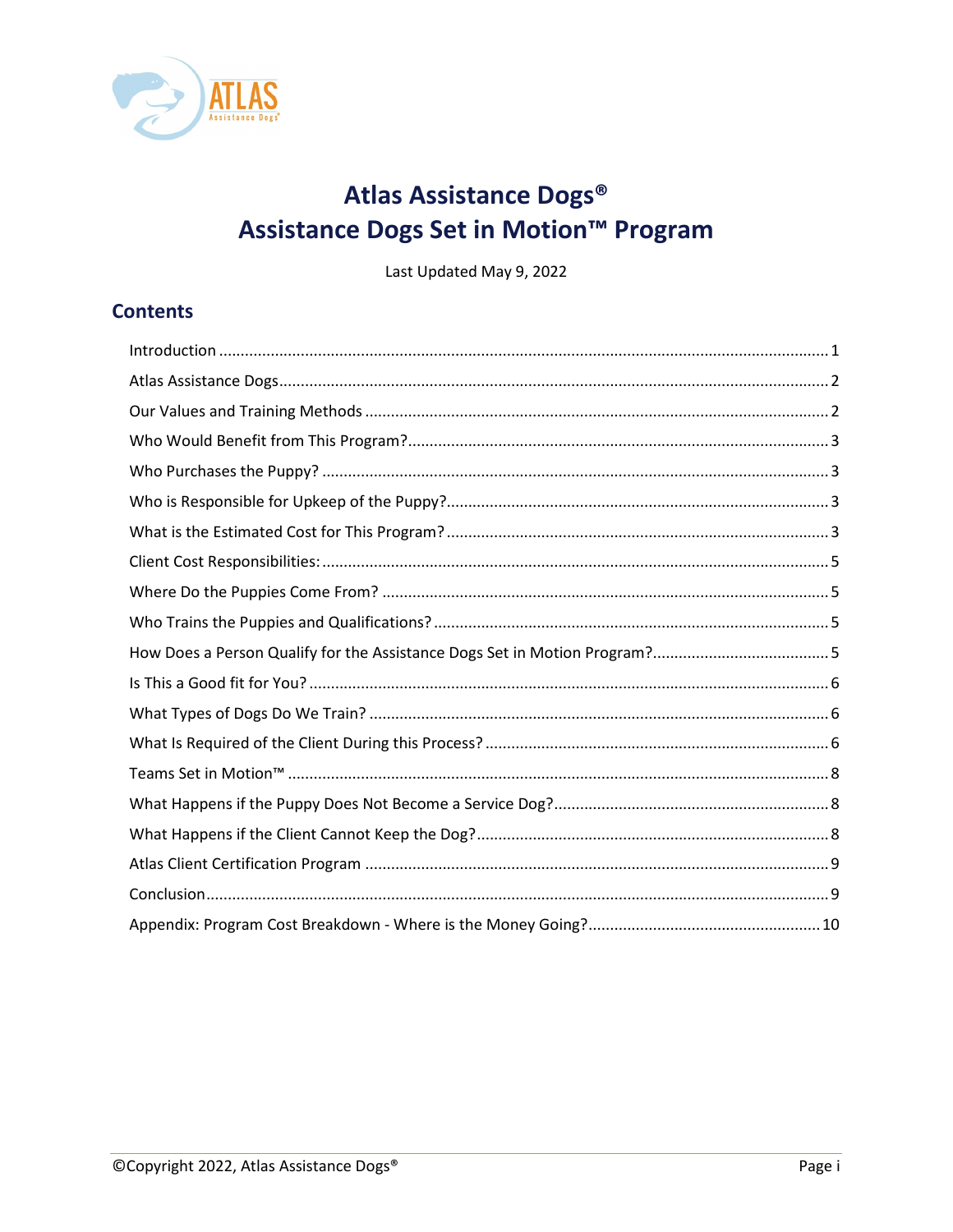

### <span id="page-1-0"></span>**Introduction**

Thank you for your interest in Atlas' Assistance Dogs Set in Motion (ADSiM) Program. We have partnered with breeders and skilled foster raisers and trainers to find and start puppies and dogs for people who qualify under the Americans with Disabilities Act (ADA) for a service dog. There are many options you may be looking at for how to obtain or train a dog to help mitigate your disability. The Assistance Dogs Set in Motion program provides an option that may enable purchase and training of a puppy suitable for service work at a much lower cost than purchasing a dog directly from a trainer.

There are currently two models to the ADSiM Program.

### **Model #1: Atlas purchases and owns the puppy until after Client Certification**

Atlas purchases the puppy from an ethical and qualified breeder. The puppy will either stay with the breeder in the breeder's puppy raising program or go directly to an Atlas Puppy Raiser, who will begin foundation training. The puppy will stay in training with the Atlas Puppy Raiser until they are approximately one year old. At one year of age, the client will take over care of the dog, go through a transition training period where they and their dog acclimate with each other, and then enter our Client Certification Program. When the team completes the Client Certification Program and passes their Public Access Test, **the dog's ownership will be transferred from Atlas to the client.** 

Atlas' ability to purchase and raise puppies through this model depends on the availability of funds from grants and donations.

### **Model #2: The Client purchases and owns the puppy from the start**

The client, upon being accepted into the ADSiM program, works in tandem with Atlas to purchase a puppy from an ethical and reputable breeder. The client assumes **all** costs related to purchase, Atlas programs, and care for the puppy. (See What Is the Estimated Cost for this Program on page [3.](#page-3-3)) The puppy will either stay with the breeder in the breeder's puppy program or will go directly to an Atlas Puppy Raiser who will begin/continue foundation training. The puppy will stay in training with the Atlas Puppy Raiser until they are approximately one year old. At one year of age, the client will take over care of the dog, go through a transition training period where they and their dog acclimate with each other, and then enter our Client Certification Program.

Depending on available scholarships and allocated funding, Atlas may be able to cover partial costs for this model.

We hope the following program description can help you in your decision process. Should you have any questions at all, please contact info@atlasdog.org.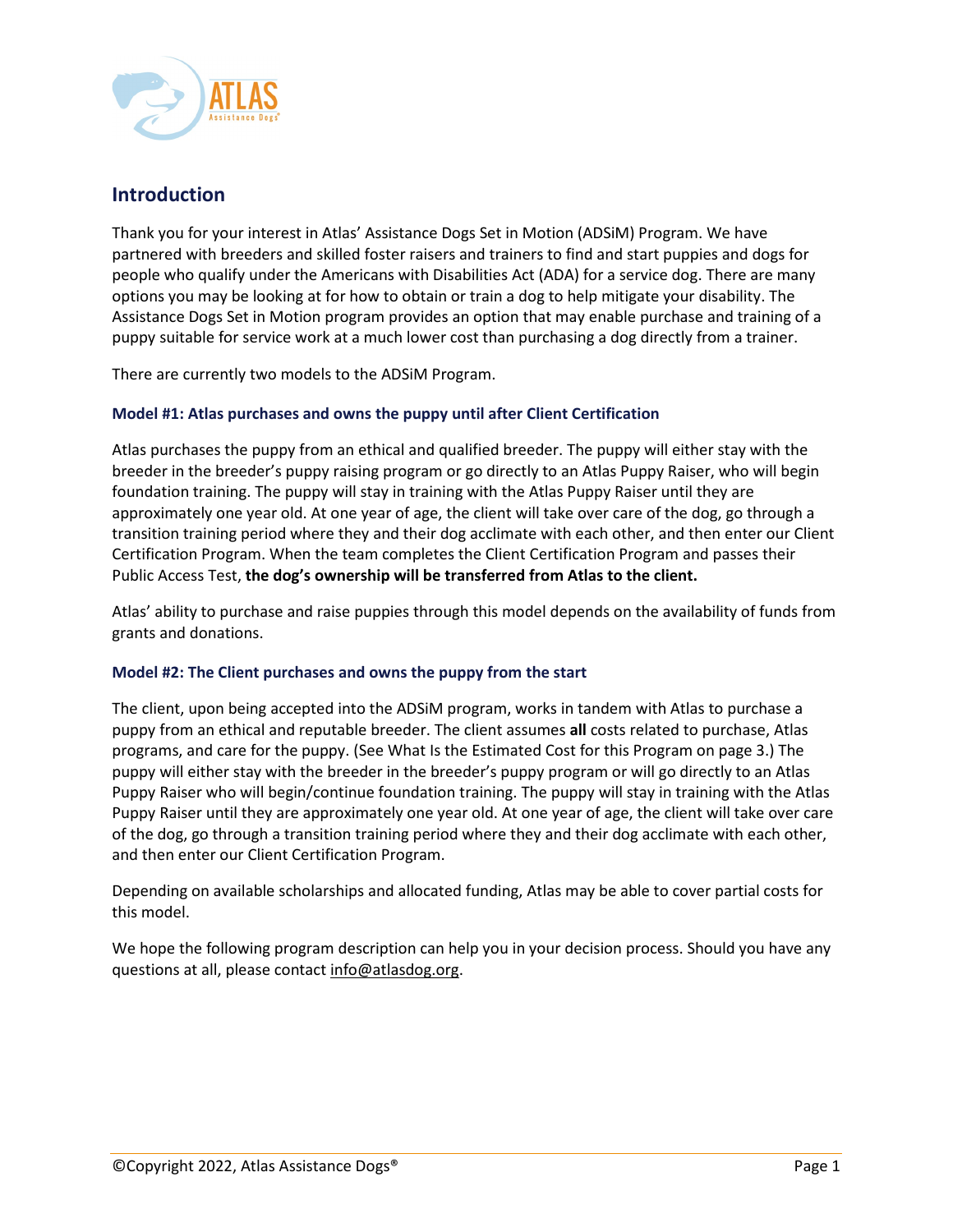

# <span id="page-2-0"></span>**Atlas Assistance Dogs**

Atlas Assistance Dogs is working to eliminate obstacles that prevent qualified individuals from obtaining an assistance dog. Some of the ways we do this are by:

- Training and providing certification based on internationally recognized standards for service dog handler teams
- Teaching, testing, and certifying qualified service dog trainers
- Working with all breeds of dogs
- Serving a wide range of disabilities and age group
- Operating in multiple geographical areas
- Providing funding for clients who need financial assistance to obtain and train a service dog
- Maintaining a peer support network for clients to ask questions, share ideas, and encourage each other
- Participating in research and development that will lead to better support for assistance dog teams
- Finding and starting potential service dog candidates for clients
- Offering a foundation course to people whose dogs are not ready to enter our client training program

### <span id="page-2-1"></span>**Our Values and Training Methods**

**Our Mission**: Atlas fundamentally expands access to assistance dogs. We support people with disabilities to train and certify their own service dog using positive, ethical training methods. At Atlas, we believe anyone who would benefit from a qualified assistance dog should be able to have one.

All people and dogs deserve to be treated ethically, compassionately, and as individuals. This is core to Atlas' values. We partner with trainers, doctors, educators, clients, and researchers to ensure that the most ethical, scientific, and effective training approaches are available to each person and each dog we work with.

We believe training is about forming trusting relationships with dogs and people. All Atlas Team Facilitators and certified Atlas Certified Trainers have committed to using positive, non-aversive training methods, and we require the same of our clients.

We understand that learning how to train a dog can be difficult and that there is a wide variety of information about different methods of training. When you start working with Atlas, we will ensure you are using non-aversive methods. We are dedicated to teaching you how to use the science behind positive reinforcement to train your service dog.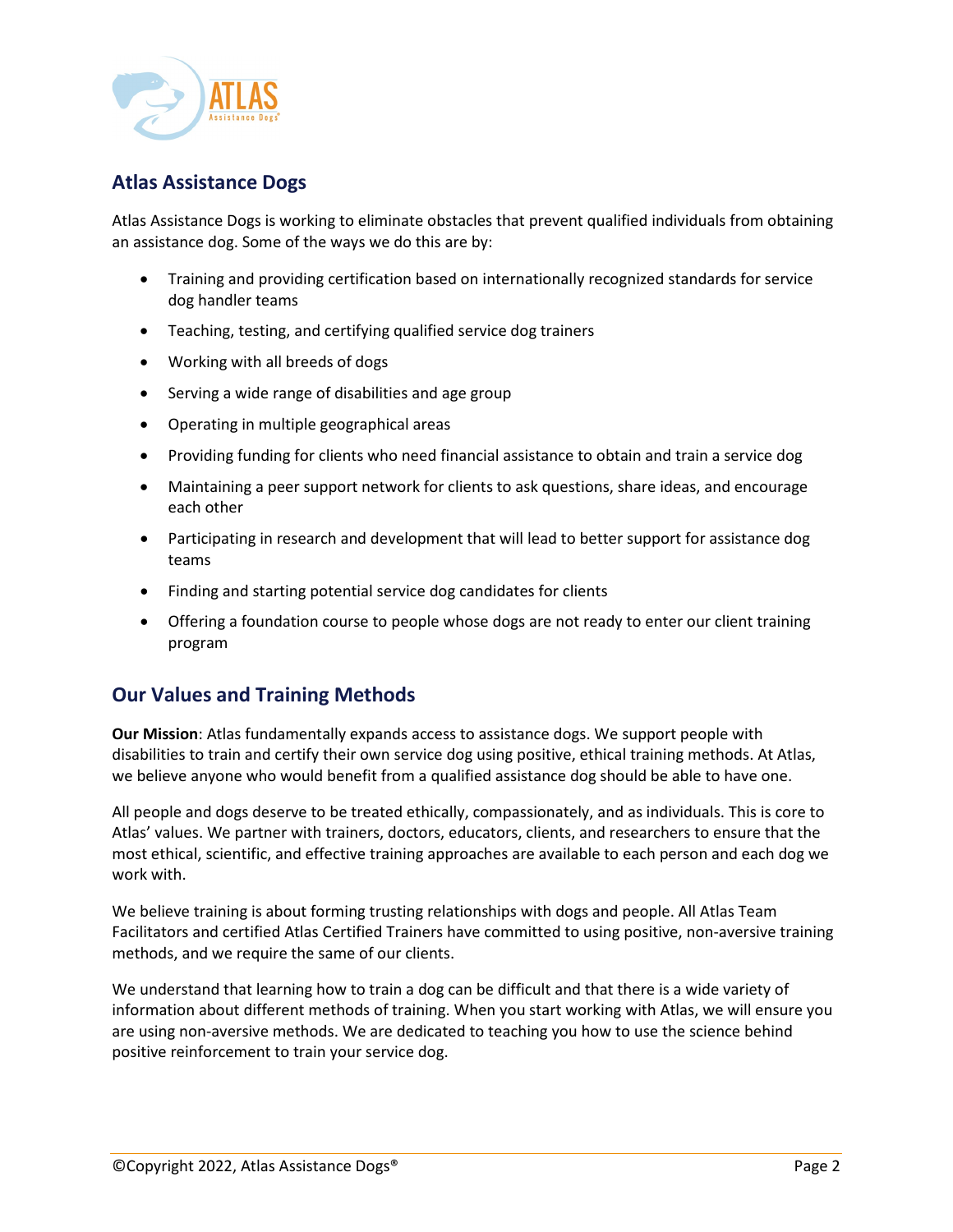

# <span id="page-3-0"></span>**Who Would Benefit from This Program?**

Though many disabled people can and want to participate in the training of their own service dog, starting fresh with a puppy or young adolescent is not always a viable option. This can be for a variety of reasons. Raising a puppy may take a far too great emotional, mental, or physical toll. An untrained puppy or adolescent dog may actually be a hazard or danger for someone with limited mobility or other type of disability. And working with a private trainer in the early stages of training may simply not be possible.

Also, just finding and starting off with the right puppy can be incredibly difficult. Not all dogs can be service dogs, and it is important to know what traits to look for in a puppy when looking for your candidate. Understanding what to look for in a breeder is also crucial. These are all complex processes, and navigating this system is not the right path for everyone. And that's okay!

Assistance Dogs Set in Motion is for the person who can work with a slightly more mature and skilled adolescent, but for whom finding, raising, and training a puppy and young adolescent is simply not feasible.

### <span id="page-3-1"></span>**Who Purchases the Puppy?**

Currently, we have two models:

- Model #1 Atlas purchases the puppy directly from the breeder.
- Model #2 The client purchases the puppy directly from the breeder.

### <span id="page-3-2"></span>**Who is Responsible for Upkeep of the Puppy?**

In model #1 Atlas funding has been allotted to cover all or some of the cost of the puppy, including training, regular veterinary care, pet insurance, gear, food, treats etc., until the puppy is approximately one year old and they start living with the client. At this point, the client will assume all costs for Atlas programs and for the care and wellbeing of the puppy.

Atlas will retain ownership of the puppy until the Client/Dog team successfully passes our Public Access Test, at which point ownership will be transferred to the client.

In model #2 the client is responsible for all costs and care of the puppy, including purchasing the puppy, training, medical expenses, gear, etc. from the start.

# <span id="page-3-3"></span>**What is the Estimated Cost for This Program?**

Note, costs will vary depending on the breeder's fees, distance between the breeder and Team Facilitator, age at which the puppy will go to the facilitator, as well as local veterinary and supply costs.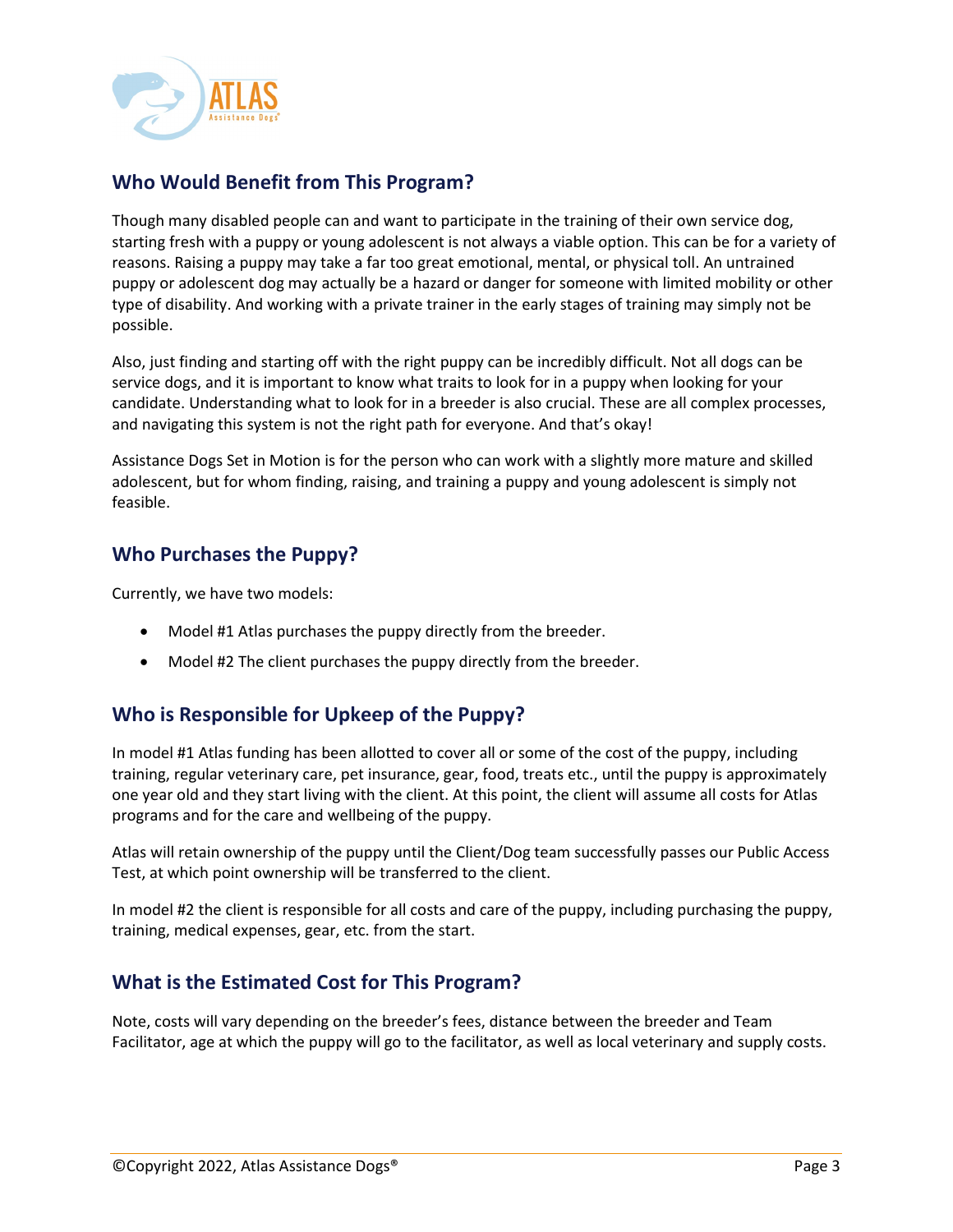

Payments will be due in increments throughout the program. Depending on scholarship availability, Atlas may be able to cover a majority of the program and fees and fees to obtain the puppy. The application fee is always the responsibility of the client, no matter which model is chosen

The table below are rounded numbers. See Appendix 1 for detailed cost breakdown.

### **General Costs Overview**

| <b>ADSIM Application Fees</b>                                                                                         | \$200                                                                                                                                                  |
|-----------------------------------------------------------------------------------------------------------------------|--------------------------------------------------------------------------------------------------------------------------------------------------------|
| Obtaining the puppy, puppy starter program*, and transit fee                                                          | $$0 - $5,400$                                                                                                                                          |
| Atlas ADSiM Program fees and puppy maintenance (assumed<br>for 8 to 10 months duration and until 12 months of age)**  | $$3,570 - $5,000$                                                                                                                                      |
| Atlas Transition support and Team Certification Program fees<br>(age 12 months to certification (at 20 or 22 months)) | $$855 - $1,055$                                                                                                                                        |
| Total application, obtaining the puppy, ADSiM program, and<br><b>Client Certification Program fees***</b>             | $$4,425 - $11,655$ [clients who own<br>their dogs may forgo insurance for<br>an additional savings of $\approx$ \$1350-<br>1500 off program total]**** |

\*Breeder puppy starter program: In some cases, the puppy stays with the breeder for an additional two to four months in the breeder starter program. This is the breeder's own program and may vary by breeder. This option may be chosen if:

- The breeder has an exceptional puppy starter program
- The breeder might be closer to the client
- Atlas may not have an Atlas Puppy Raiser available to take in the puppy right away

\*\*Lower range assumes that the puppy started with a breeder head start program and will be with the Atlas Puppy Raiser for fewer months.

\*\*\*Puppy donation would require longer ADSiM duration due to lack of head start training from breeder in this situation

\*\*\*\*Not recommended, but clients may choose not to insure their own dog. All Atlas-owned dogs will be insured as part of program costs until ownership of the dog is transferred to the client.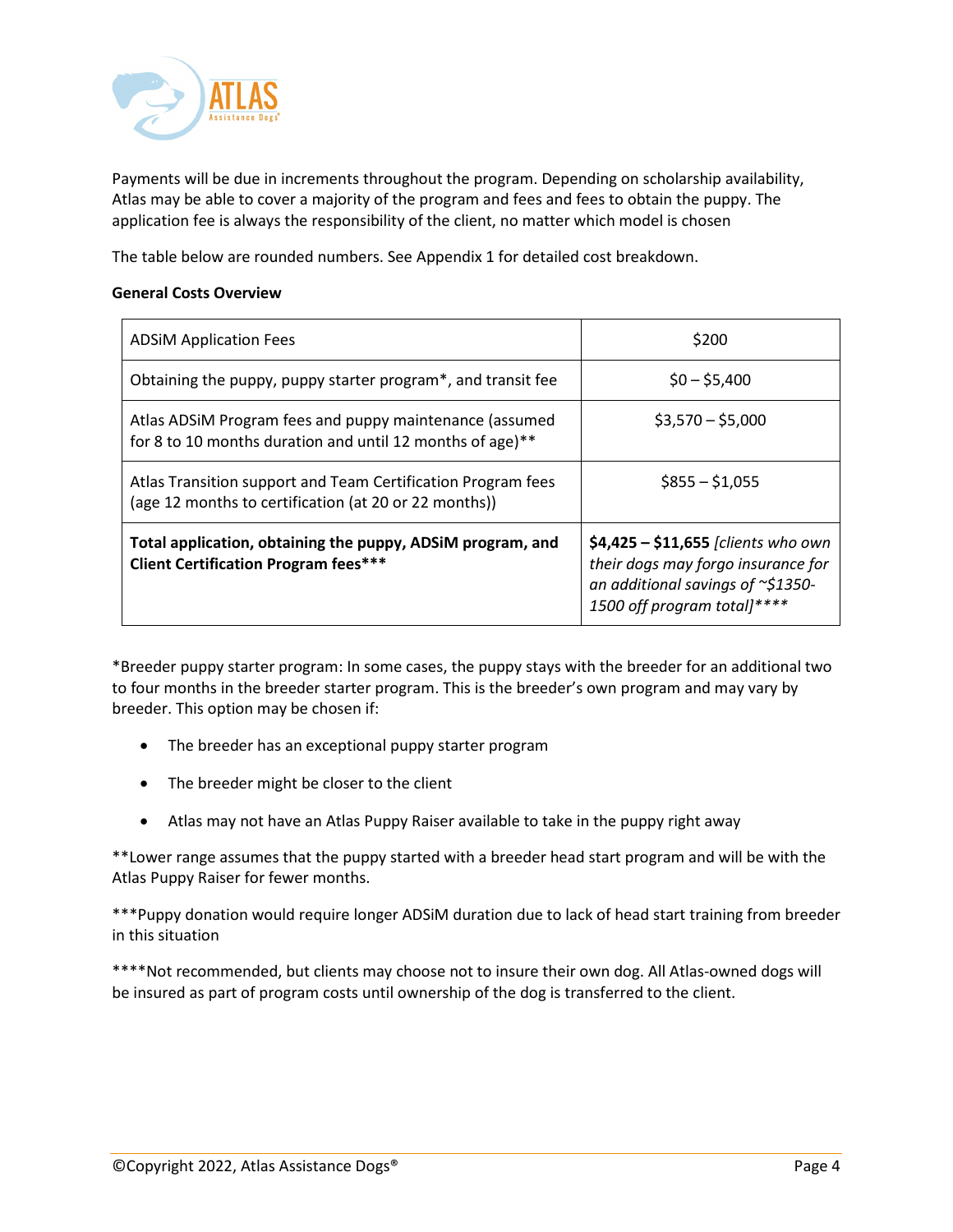

# <span id="page-5-0"></span>**Client Cost Responsibilities:**

In all cases, the client is also responsible for care/maintenance costs of the puppy, spay neuter fees, and X-ray fees once the dog is placed in their care at approximately one year of age.

The client will also be responsible for any travel costs to their Atlas Puppy Raiser if they wish to work/meet with them during the process. Those costs are not included in the above table.

### <span id="page-5-1"></span>**Where Do the Puppies Come From?**

Atlas has partnered with breeders throughout the United States that are ethical, qualified and whose standards, goals, and mission align with ours.

This program assumes the puppy is purchased and/or selected by Atlas and the breeder at eight weeks of age. There may be cases where we might be starting with a slightly older puppy, thus dates in this program would shift according to the puppy's age.

### <span id="page-5-2"></span>**Who Trains the Puppies and Qualifications?**

The puppy typically goes directly to an Atlas Puppy Raiser at eight weeks. They raise the puppy following Atlas' puppy raising guidelines, customized to the puppy and the anticipated needs of the client.

If the puppy remains with the breeder in their puppy raising program, the breeder and their puppy raisers will begin the initial training. The breeder will start the puppy's foundation training and socialization to meet Atlas' standards and protocols. When the puppy leaves the breeder, they will be placed with an Atlas Puppy Raiser until the puppy is approximately one year of age.

### <span id="page-5-3"></span>**How Does a Person Qualify for the Assistance Dogs Set in Motion Program?**

- The person has a disability and meets ADA requirements for a service dog.
- The person needs to provide a Letter of Medical Necessity from their doctor.
- The person believes it would be a significant hardship to raise a puppy and feels they could be successful starting with an adolescent puppy.
- The person must commit to going through our Teams Set in Motion program.
- The person needs to have the ability to work and train a service dog, starting with a puppy that is at least one year of age.
- The person needs to commit to working with Atlas for the time it takes to reach certification.
- The person commits to having the dog spayed/neutered before two years of age and before certification, whichever is sooner.
- The person has the ability to care for the dog's needs for the dog's entire life.
- The person lives in a location that Atlas is presently serving.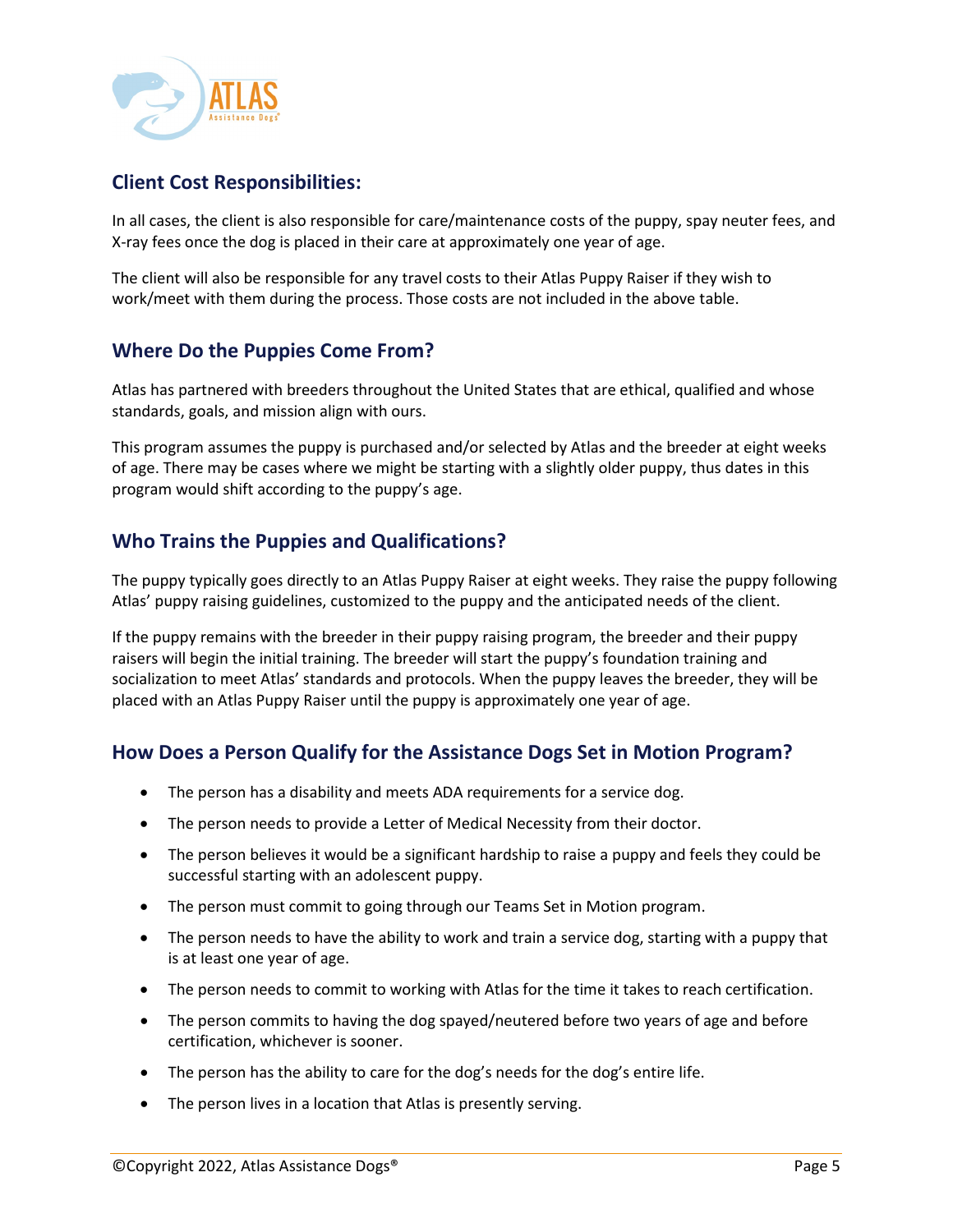

- The person commits to learning and using only positive, force-free training methods.
- The person is willing to have their puppy's training journey documented on social media while with the breeder and Atas Puppy Raiser.

# <span id="page-6-0"></span>**Is This a Good fit for You?**

Owner-based training is not a good fit for everyone. It requires a long-term commitment of daily work and a need for a good support system. When deciding whether owner-based training and getting certified through Atlas is for you, you might want to ask yourself some of the following:

- What type of tasks will you need your dog to do? How complex are they? Is this realistic for selftraining?
- Are you able to commit to training and working with your dog on a consistent basis from adolescence to adulthood and to maintain training the rest of their life?
- Do you have a good support network to help you with training, emotional or physical challenges you may face, and emergency care for your dog puppy?
- Can you commit to meeting with your Team Facilitator on average twice a month for a minimum of six months?

Be honest with yourself about your needs, desires, and abilities. If you are unsure about these questions, we will happily discuss them with you and see if this program is indeed a good fit for you!

### <span id="page-6-1"></span>**What Types of Dogs Do We Train?**

- Mobility
- **Psychiatric**
- Cognitive and developmental
- Medical response and alert
- Seizure response

### <span id="page-6-2"></span>**What Is Required of the Client During this Process?**

#### **Stage 1: Application**

- The client fills out Atlas' initial pre-application.
- Based on the pre-application, the client is sent a full application
- If Atlas and the client feel this program is a good fit for each other, the client has a video chat interview with Atlas to discuss the program in more detail.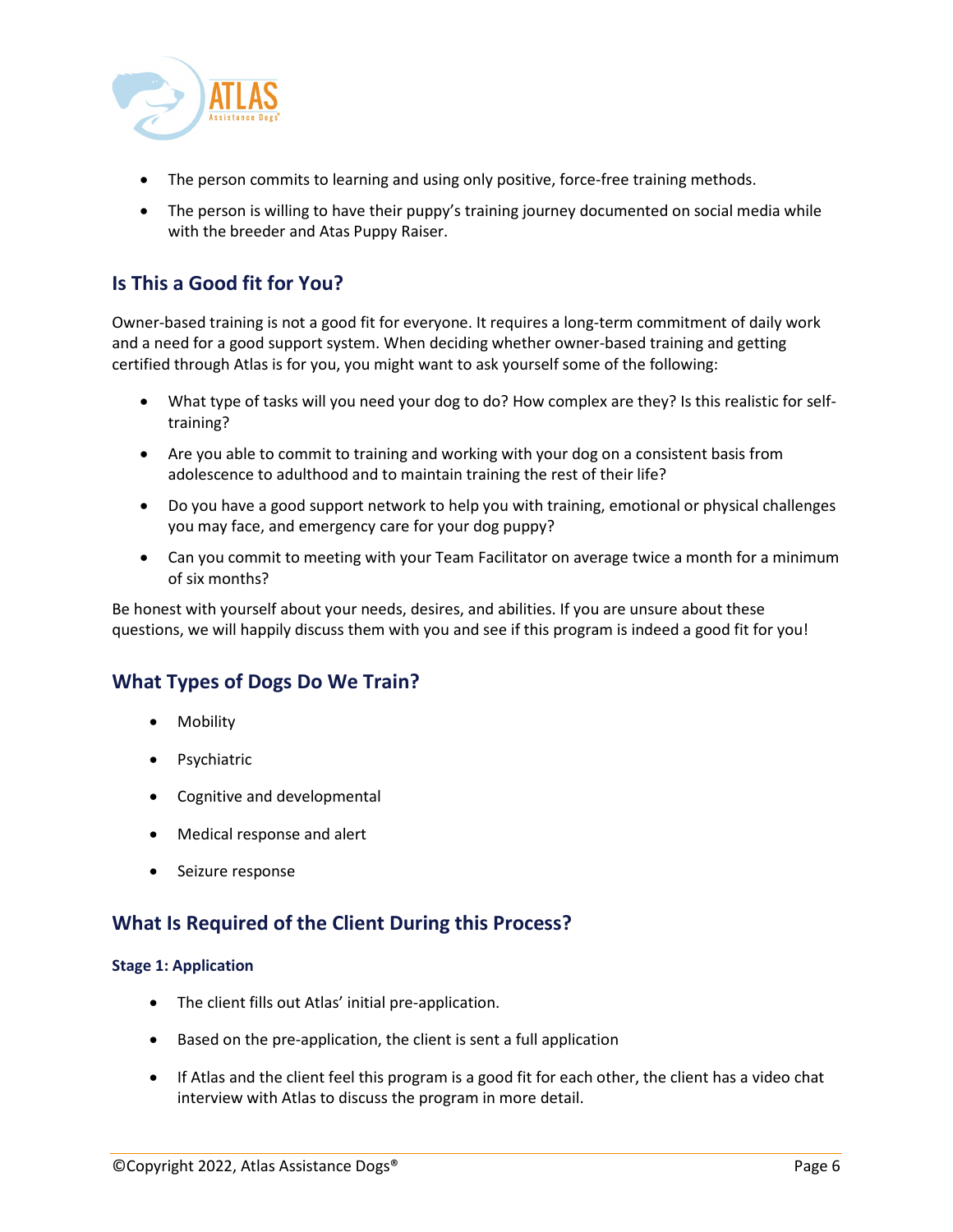

### **Stage 2: Obtaining and Transporting the Puppy**

• A breeder/puppy is identified and selected by Atlas.

(A puppy may already have been selected and acquired by Atlas and be working with an Atlas Puppy Raiser.)

- The client meets the puppy either in person or via Zoom.
- The client meets the Atlas Puppy Raiser either in person or via Zoom.
- The client and Atlas Puppy Raiser agree how to communicate and track the puppy's progress.
- The puppy completes their time with their breeder and is handed over to the Atlas Puppy Raiser

#### **Stage 3: Puppy Training**

- The puppy is in training with the Atlas Puppy Raiser until the dog is one year of age.
- Two months prior to receiving the puppy, the client starts Atlas' Teams Set in Motion online course

#### **Stage 4: Transition Training**

- Approximately one month prior to receiving the puppy, the client will start transfer training with the Atlas Puppy Raiser to prepare the client for when the puppy goes to live with them.
- When the puppy is approximately 12 months old, they will go to live with the client.
- During the two months between when the client takes the puppy home and when they start the Client Certification Program, the client will have support from the puppy raiser and the Atlas Team Facilitator transition coordinator along with a two-month training plan, logs, and video assignments to complete.

#### **Stage 5: Team Certification Program**

- When the dog is 13 months old, the client has a check-in call with Atlas to ensure all is on track.
- The client works through the Team Certification Program over the next six to eight months.
- The client passes the Public Access Test to become an Atlas Certified Team.
- If the client does not own the puppy, ownership will be transferred to the client.
- The Team will re-certify each year.

<span id="page-7-0"></span>Note: The above stages will be explained in more detail upon acceptance into the Assistance Dogs Set in Motion Program.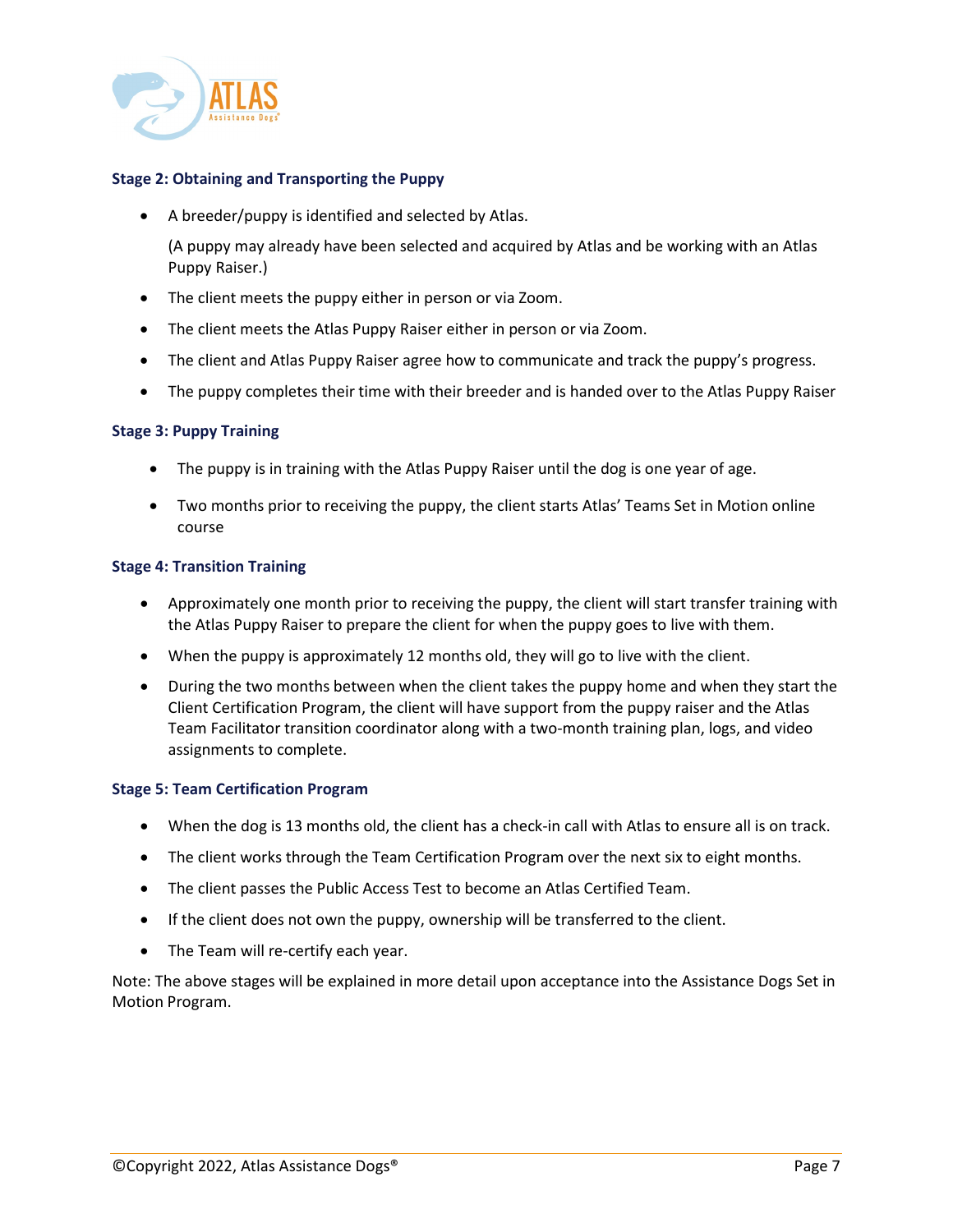

# **Teams Set in Motion™**

Launched in March 2021, Teams Set in Motion is an online self-paced program that includes a private Facebook group and twice-monthly Zoom office hours for additional support. It was created to address the need of many people who had a potential service dog candidate but needed more support with foundational training and either did not live near a qualified trainer or could not afford to hire a trainer.

In general, most people will take six to nine months to complete the program.

For this model, clients will spend approximately four months going through Teams Set in Motion to help them with the transition period before they enter our Client Certification Program.

This program is designed to cover all foundation skills needed by a dog to enter our Client Certification Program. It is also, an excellent foundation for people who wish to work with their dog as a therapy dog, emotional support dog, or as a confident and happy family pet.

More details can be found here:<https://www.atlasdog.org/teams-set-in-motion/>

### <span id="page-8-0"></span>**What Happens if the Puppy Does Not Become a Service Dog?**

Unfortunately, not all dogs are suited for service work. There is no guarantee the puppy will complete service dog training. We will be monitoring their progress the entire time and will let the client know as soon as possible about any concerns along the way.

- **Client-purchased puppy**: The dog may remain in your household, or the client may re-home the dog as they choose. Atlas may be able to support the re-homing process.
- **Atlas-purchased puppy**: The dog will be returned to Atlas, or, at Atlas' discretion, the client may have the option to purchase the dog from Atlas.

### <span id="page-8-1"></span>**What Happens if the Client Cannot Keep the Dog?**

- **Atlas-purchased dog:** If, prior to transfer of ownership to the client, the client or their immediate family can no longer assume responsibility for the dog, the dog will be returned to Atlas. No monies will be reimbursed by Atlas or the breeder. At any point after transfer of ownership, Atlas reserves right of first refusal to reclaim the dog before the client or immediate family consider other rehoming options.
- **Client-purchased dog**: If the client or their immediate family can no longer assume responsibility for a client-owned dog, Atlas may, at our discretion, offer to purchase the dog or assist the client with rehoming options.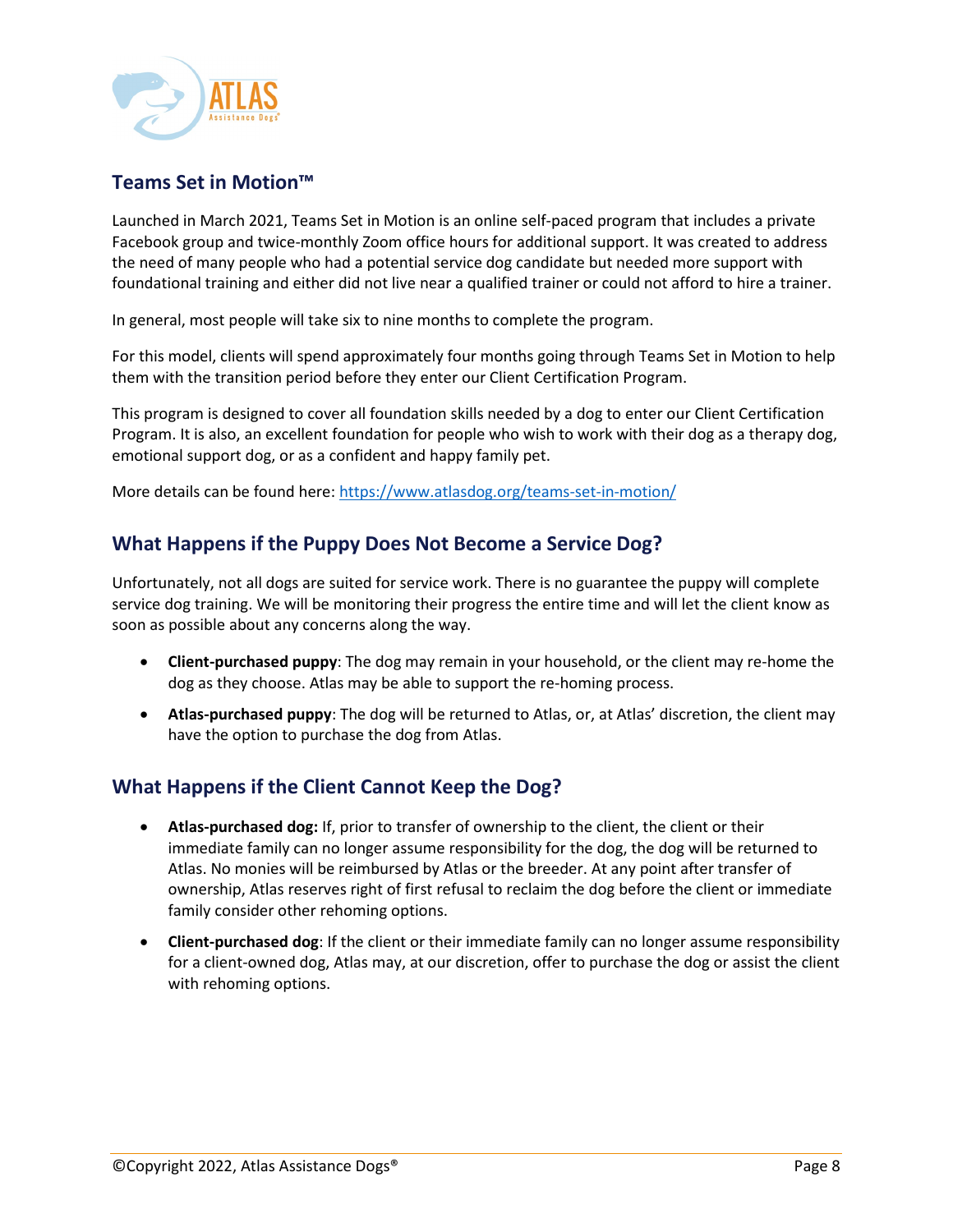

# <span id="page-9-0"></span>**Atlas Client Certification Program**

Atlas' Client Certification program is designed to help those who already have a dog who is at least 14 months of age and has a core foundation of obedience skills. In this program, we create a customized training plan to meet the client's and dog's needs. We teach them disability-mitigating skills and how to self-advocate. We help refine the dog and handler's ability to work in distracting public environments and ensure the dog and client/handler have the skills and confidence necessary to navigate anywhere they frequent in day-to-day life. Our skilled Team Facilitator volunteers work hands-on, at least twice a month for a minimum of 6 months, with our clients and their dogs training and coaching them throughout the program. Training is usually private, though sometimes when applicable and beneficial to the clients, we will do small group training with multiple teams. All ADSiM clients transition to our standard client certification program once the dog is at least 14 months of age.

More details can be found here:<https://www.atlasdog.org/client-handler-dog-team-certification>

### <span id="page-9-1"></span>**Conclusion**

Thank you for spending the time going through this document to learn about our Assistance Dog Set in Motion program. We know this process can seem overwhelming and that this is a lot of information to take in. We hope this guide will have advanced you in your decision making. Please contact us with any questions you might have about service dogs or our organization at info@atlasdog.org.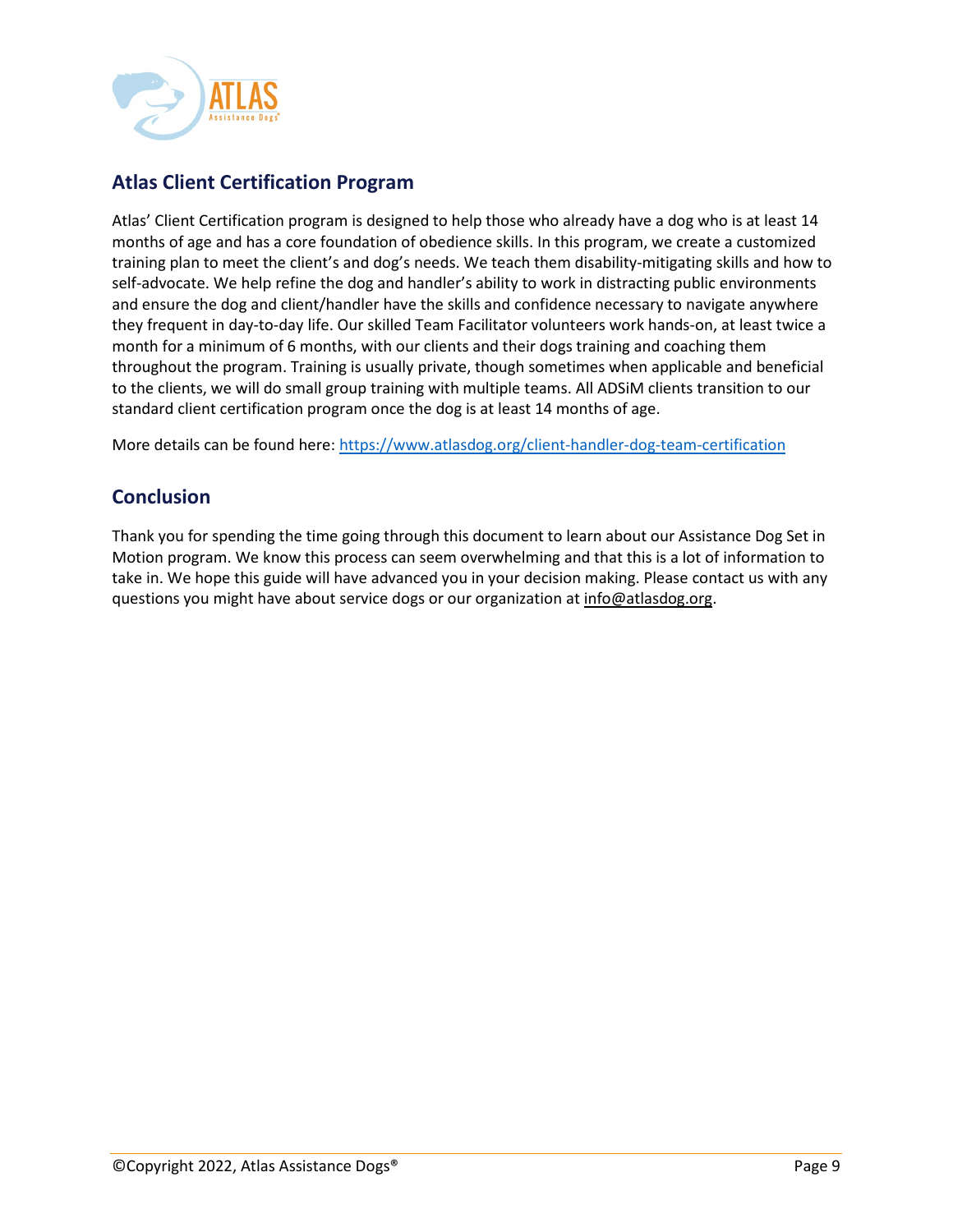

### <span id="page-10-0"></span>**Appendix: Program Cost Breakdown - Where is the Money Going?**

**All costs are budgetary and should be considered estimates.** Actual pricing will vary by breeder, client's location and needs, and training progress of the puppy and client.

*Items in italics are optional and/or dependent on location and program chosen.*

### **ADSiM Application Fees: \$200**

- Application: \$50 Due at time of application
- Assessment Fee: \$150 Due upon acceptance

#### **Puppy Transfer to Puppy Raiser and Transit Fee: \$0 – \$5,400**

- Purchase of Puppy Puppy received from the breeder at 8 weeks of age
	- Breeder has donated the puppy: \$0
	- Client purchases the puppy: \$2,500 Due at transfer to the Atlas Puppy Raiser or confirmation of purchase of the dog
- *Breeder head start training: \$2500 – Due on confirmation of purchase of the dog*
- *Transportation of the dog from the breeder to the Atlas Puppy Raiser:* \$*400 – Due at time of transportation to the Atlas Puppy Raiser*

Note: Breeder head start not likely to apply with puppy donation, thus if puppy is donated, longer/higher ADSiM program rate listed below would apply.

#### **ADSiM Program Fees and Puppy Maintenance**

(Puppy living with an Atlas Puppy Raiser for 8-10 months, or until the dog is approximately one year of age: **\$3,570 – \$5,000** – Can be paid in two-month increments, first payment due upon transfer of the dog to the Atlas Puppy Raiser.

- Starting puppy supply costs: \$500
- Maintenance veterinarian/food: \$125/month
- *Pet insurance: \$75/month (program fee includes 18-20 months of coverage. Required for Atlasowned dogs; optional but highly encouraged for client-owned dogs) [\$1350-1500]*
- ADSiM Program fees: \$15/month
- *Puppy socialization group class: \$200*
- *Transportation of the dog to the client: \$400 – Due at hand-off*